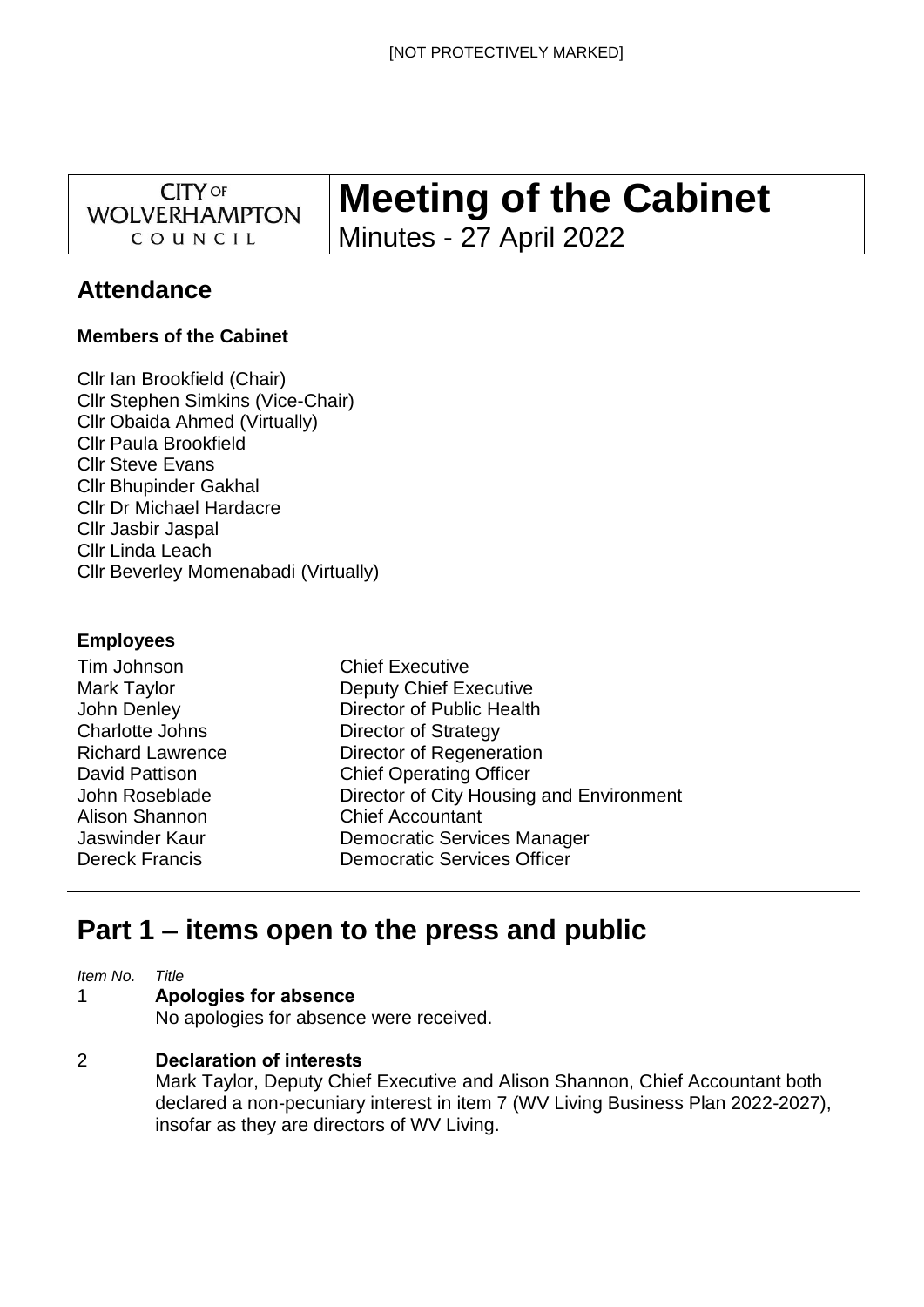#### 3 **Minutes of the previous meeting**

Resolved:

That the minutes of the previous meeting held on 23 March 2022 be approved as a correct record and signed by the Chair.

#### 4 **Housing Revenue Account Owned Assets - Review of non-residential assets**

Councillor Bhupinder Gakhal presented the report that provided an overview of citywide non-residential assets and a small number of residential assets, some located outside the Wolverhampton boundary, owned by the Housing Revenue Account (HRA) and residential properties owned by other Directorates, managed by Wolverhampton Homes. It was proposed to undertake a review of the assets to assess and determine their future use/management; including opportunities where sites could be brought forward for housing development or where it may be more appropriate for the site to be managed by another service area, subject to internal and external consultation.

Resolved:

- 1. That the commencement of the Housing Revenue Account asset review for citywide non-residential assets and a small number of residential assets to determine the future management of these assets be approved.
- 2. That authority be delegated to the Cabinet Member for City Assets and Housing and the Leader of the Council in consultation with the Director of City Housing and Environment and the Director of Finance to approve the appropriation of HRA assets to a more appropriate Service Area, following the completion of the asset review and relevant consultation process.
- 3. That further reports on the progress of the review of HRA assets be submitted to Cabinet.

# 5 **City of Wolverhampton Housing Performance Report - Quarter Three October to December 2021**

Councillor Bhupinder Gakhal presented the report on the performance of the Council's Housing Management Agents, Bushbury Hill Estates Management Board, Dovecotes Tenant Management Organisation, New Park Village Tenant Management Committee and Wolverhampton Homes Arms Length Management Organisation in managing and maintaining council owned dwellings during quarter three (October to December 2021). The performance for each of the managing agents was against the key areas of rents management; repairs management; and voids and allocations. Councillor Gakhal also read out a statement from Shaun Aldis, Chief Executive of Wolverhampton Homes (WH) on the organisation's performance and areas where it was prioritising key activities to customers.

Cabinet extended its thanks and gratitude to Wolverhampton Homes and the other Housing Management Agents for going above and beyond their normal housing operations to support their tenants and the City's residents over the last two years during the Covid-19 pandemic. Thanks were also expressed to WH for their support in the delivery of the Council's Our City: Our Plan priorities.

### Resolved:

That the performance of the Housing Management Agents for quarter three 2021-2022 be noted.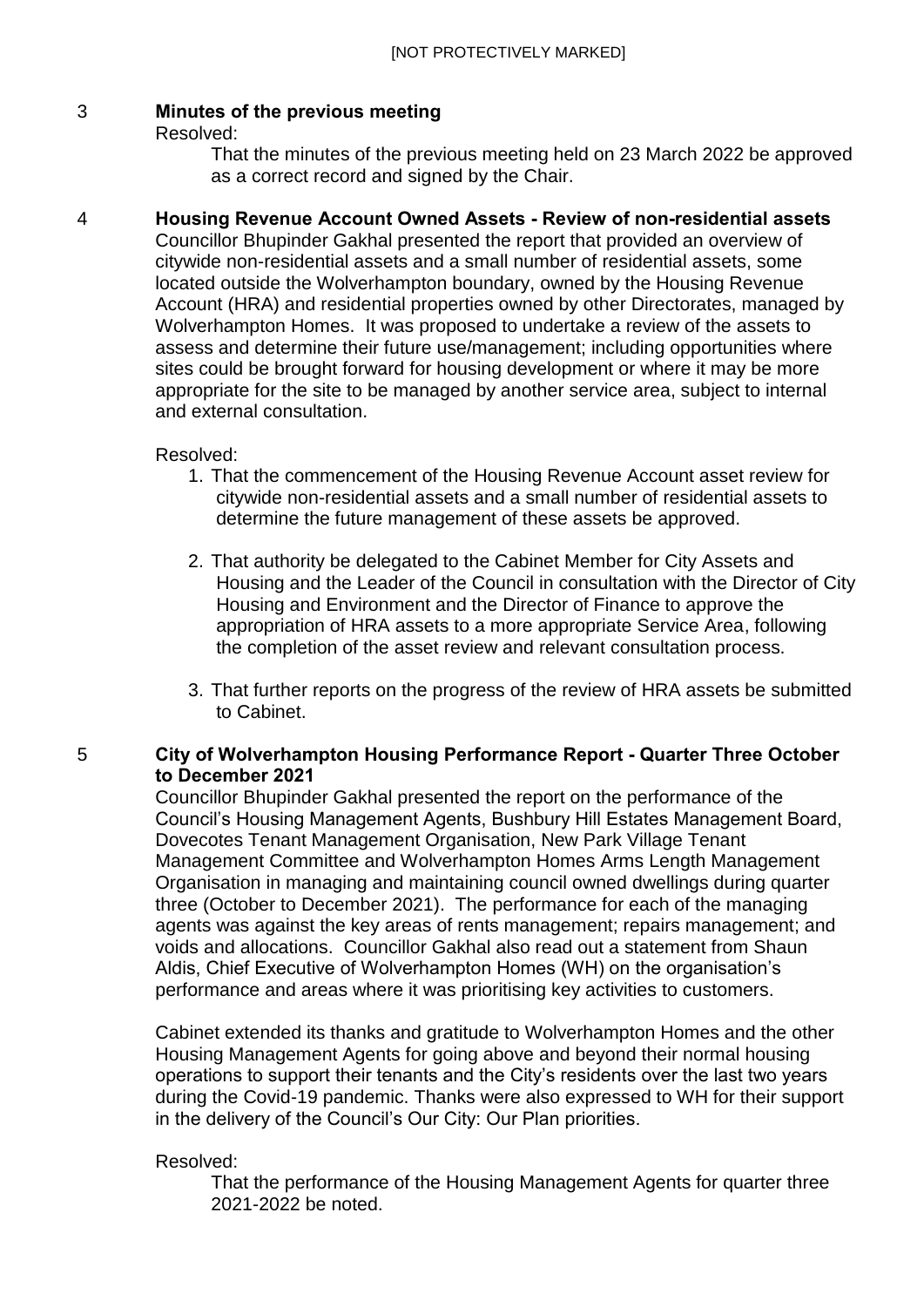# 6 **Exclusion of press and public**

Resolved:

That in accordance with Section 100A(4) of the Local Government Act 1972 the press and public be excluded from the meeting for the following item of business as it involves the likely disclosure of exempt information relating to the financial or business affairs of any particular person (including the authority holding that information).

# **Part 2 - exempt items, closed to press and public**

The Chair reported that as stated previously the meeting was in confidential session as the information included in the report could, if released into the public domain, prejudice the financial position of the Council or its partners. As such all present are under a legal duty of confidentiality and must not disclose any confidential information - to do so would not only be a breach of the Council's codes (for councillors and employees) but also a breach of the legal duty of confidentiality.

## 7 **WV Living Business Plan 2022-2027**

Having previously declared an interest in this item, Mark Taylor, Deputy Chief Executive and Alison Shannon, Chief Accountant left the meeting whilst Cabinet considered the report WV Living Business Plan 2022-2027.

Councillor Bhupinder Gakhal presented for approval the annual refresh of the WV Living Business Plan. WV Living had been established as a vehicle to meet Council priorities for housing in the City. The financial implications for the Company and for the Council were considered in the report and recommendations were made for the Council's continued financial support as both a shareholder and lender to WV Living.

Resolved:

- 1. That the updated business plan for WV Living 2022-2027 be approved.
- 2. That authority be delegated to the Cabinet Member for City Assets and Housing and the Leader of the Council in consultation with the Chief Executive and the Director of Finance to approve detailed loan agreements, amendments to any loan agreements and the execution of any loan agreements or other financial instruments between the Council and WV Living.
- 3. That the Council would continue to act as guarantor for contracts entered into by WV Living where appropriate and that authority be delegated to the Leader of the Council and the Cabinet Member for Governance and Equalities in consultation with the Director of Finance and the Chief Operating Officer to authorise any such guarantees.
- 4. That in the light of the new Business Plan the Council confirms that it has confidence that WV Living is a going concern for at least the next 12 months.
- 5. That it be noted that updated business plans for WV Living would be brought to Cabinet for approval on an annual basis.
- 6. That it be noted that the Company would commence recruitment to the approved staffing structure to support the sustainable business plan.